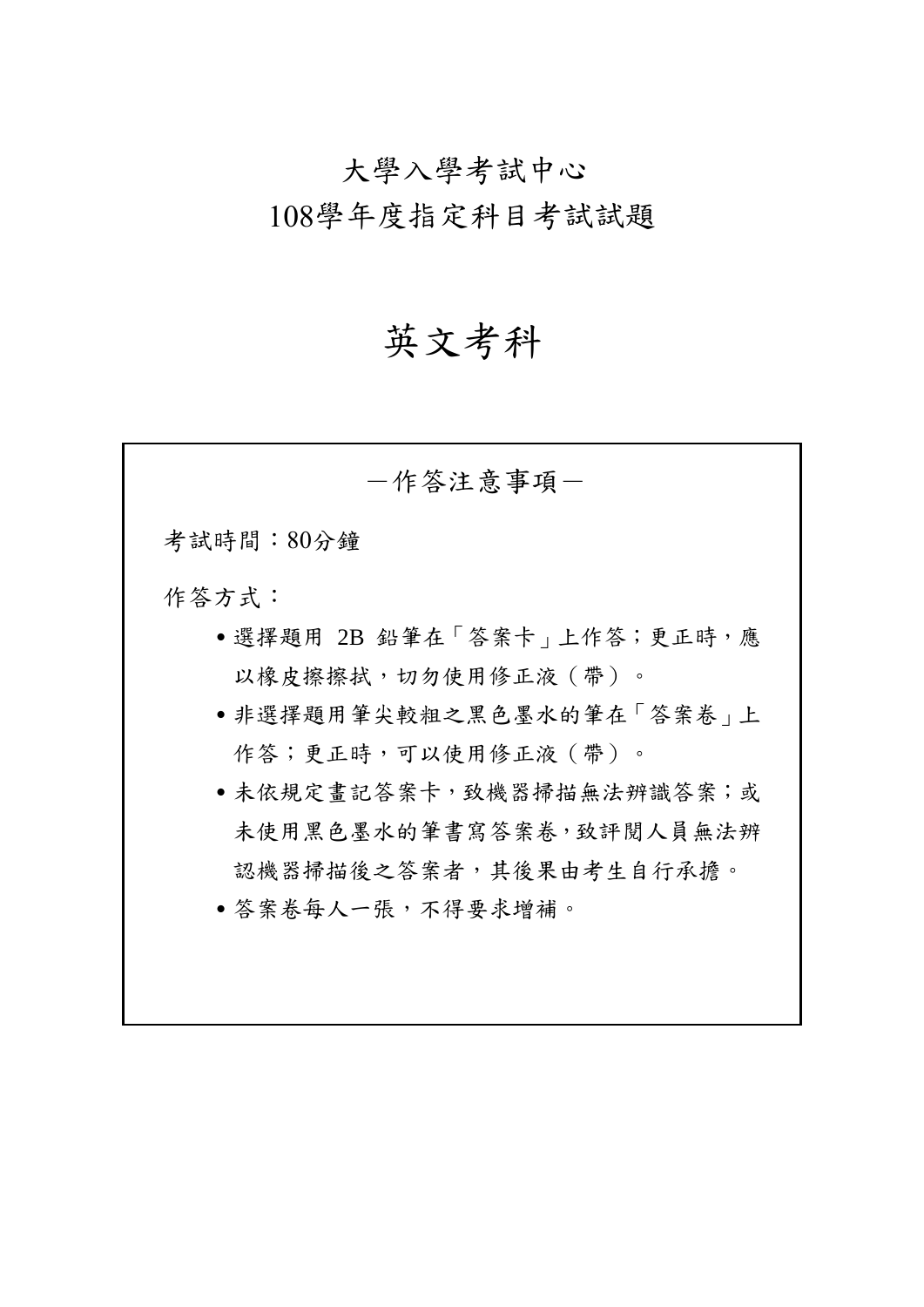# 第壹部分:選擇 題 ( 占 **7 2** 分 )

# 一、詞彙題 (占10分)

| 說明:第1題至第10題,每題有4個選項,其中只有一個是正確或最適當的選項,請畫記在 |                                                                                                             |                                                                                                    |                               |                  |  |
|-------------------------------------------|-------------------------------------------------------------------------------------------------------------|----------------------------------------------------------------------------------------------------|-------------------------------|------------------|--|
| 答案卡之「選擇題答案區」。各題答對者,得1分;答錯、未作答或畫記多於一個選     |                                                                                                             |                                                                                                    |                               |                  |  |
| 項者,該題以零分計算。                               |                                                                                                             |                                                                                                    |                               |                  |  |
|                                           | 1. The sign in front of the Johnsons' house says that no one is allowed to set foot on their ______ without |                                                                                                    |                               |                  |  |
|                                           | permission.                                                                                                 |                                                                                                    |                               |                  |  |
|                                           | $(A)$ margin                                                                                                | (B) shelter                                                                                        | (C) reservation               | (D) property     |  |
| 2.                                        | Instead of giving negative criticism, our teachers usually try to give us feedback so that we can           |                                                                                                    |                               |                  |  |
|                                           | improve on our papers.                                                                                      |                                                                                                    |                               |                  |  |
|                                           | (A) absolute                                                                                                | (B) constructive (C) influential                                                                   |                               | (D) peculiar     |  |
| 3.                                        | A study shows that the chance of an accident is much higher for drivers who are _______ in phone            |                                                                                                    |                               |                  |  |
|                                           | conversations while driving.                                                                                |                                                                                                    |                               |                  |  |
|                                           | (A) contained                                                                                               | (B) engaged                                                                                        | (C) included                  | (D) located      |  |
| 4.                                        | Mike trembled with _______ and admiration when he saw the magnificent view of the waterfalls.               |                                                                                                    |                               |                  |  |
|                                           | $(A)$ awe                                                                                                   | $(B)$ plea                                                                                         | $(C)$ oath                    | (D) merit        |  |
| 5.                                        | Ms. Chen has a large collection of books and most of them are quite heavy; she needs a bookshelf            |                                                                                                    |                               |                  |  |
|                                           | _____ enough to hold all of them.                                                                           |                                                                                                    |                               |                  |  |
|                                           | $(A)$ coarse                                                                                                | (B) vigorous                                                                                       | (C) portable                  | (D) sturdy       |  |
| 6.                                        | The athlete rolled up his sleeves to show his ________ forearms, thick and strong from years of training    |                                                                                                    |                               |                  |  |
|                                           | in weight-lifting.                                                                                          |                                                                                                    |                               |                  |  |
|                                           | $(A)$ barren                                                                                                | $(B)$ chubby                                                                                       | (C) ragged                    | (D) muscular     |  |
| 7.                                        |                                                                                                             | Suffering from a serious financial crisis, the car company is now on the edge of _____, especially |                               |                  |  |
|                                           | with the recent sharp decrease in its new car sales.                                                        |                                                                                                    |                               |                  |  |
|                                           | (A) graduation                                                                                              | (B) capacity                                                                                       | (C) depression (D) bankruptcy |                  |  |
| 8.                                        |                                                                                                             | After the rain, the meadow _______ under the sun with the droplets of water on the grass.          |                               |                  |  |
|                                           | $(A)$ rippled                                                                                               | (B) shattered                                                                                      | (C) glistened                 | (D) mingled      |  |
| 9.                                        |                                                                                                             | The Great Wall of China was originally built to _______ the northern border of the country against |                               |                  |  |
|                                           | foreign invasion.                                                                                           |                                                                                                    |                               |                  |  |
|                                           | $(A)$ fortify                                                                                               | (B) rehearse                                                                                       | $(C)$ diminish                | (D) strangle     |  |
|                                           | 10. A mad scientist in a novel is often portrayed as a wild-eyed man with crazy hair, working ______ in a   |                                                                                                    |                               |                  |  |
|                                           |                                                                                                             | lab full of strange equipment and bubbling test tubes.                                             |                               |                  |  |
|                                           | (A) contagiously                                                                                            | (B) distinctively                                                                                  | (C) frantically               | (D) tremendously |  |
|                                           | 、 綜 合 測 驗 ( 占 10分 )                                                                                         |                                                                                                    |                               |                  |  |
|                                           | 說明:第11題至第20題,每題一個空格,請依文意選出最適當的一個選項,請畫記在答案                                                                   |                                                                                                    |                               |                  |  |
| 卡之「選擇題答案區」。各題答對者,得1分;答錯、未作答或畫記多於一個選項者,    |                                                                                                             |                                                                                                    |                               |                  |  |
|                                           | 該題以零分計算。                                                                                                    |                                                                                                    |                               |                  |  |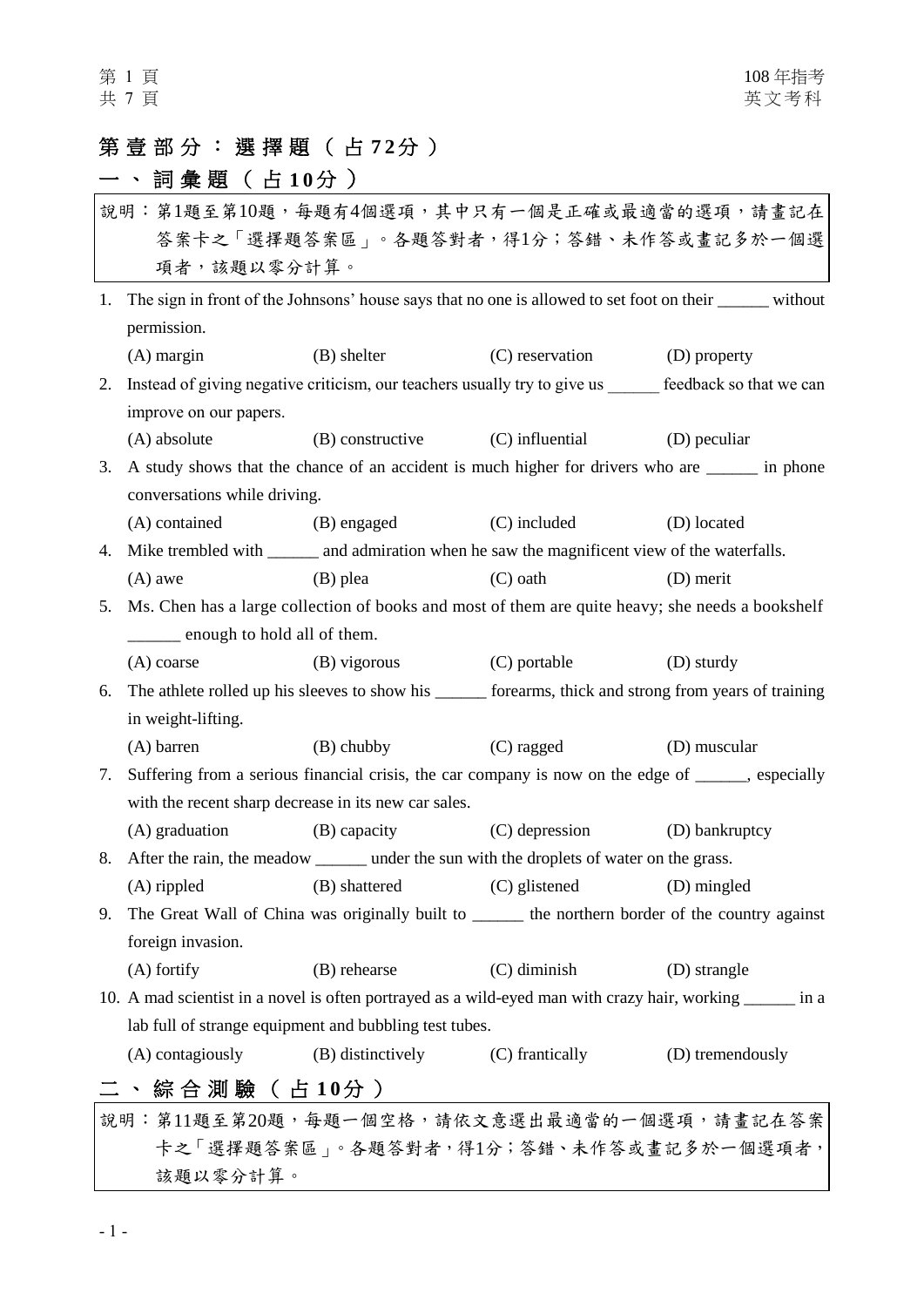108 年指考 第 2 頁 英文考科 スカッシュ スカッシュ スカット おおとこ おおとこ おおとこ 共 7 頁

#### 第 11 至 15 題為題組

The fashion industry in Africa has witnessed tremendous growth in recent years. African fashion design has caught the eyes of international celebrities including former US first lady, Michelle Obama, Rihanna, and Beyoncé, 11 . Global demand for African-inspired fashion has led to incredible sales for some African designers and brands.

Folake Folarin–Coker, founder of Tiffany Amber, is one of the best-known fashion designers in both the African and global fashion industry. Born in Lagos, Nigeria, she received her education in Europe,  $\frac{12}{13}$  she got an opportunity to interact with various cultures at a young age.  $\frac{13}{13}$ , she has a master's degree in law from Switzerland, but as fate would have it, her passion for fashion led her into fashion design.

Folake's tasteful and colorful creations have earned her global  $14$ , making her the first African fashion designer to showcase her talent at the New York Mercedes Fashion Week for two consecutive years. She has also been widely  $\frac{15}{15}$  in international media such as CNN. In 2013, she was listed as one of the Forbes Power Women in Africa.

| 11. (A) if any      | (B) among others | $(C)$ in short  | (D) at best       |
|---------------------|------------------|-----------------|-------------------|
| 12. $(A)$ where     | (B) there        | $(C)$ that      | (D) whether       |
| 13. (A) Generally   | (B) Ideally      | (C) Relatively  | (D) Interestingly |
| 14. (A) recognition | (B) motivation   | (C) supervision | (D) preparation   |
| 15. (A) believed    | (B) announced    | (C) featured    | (D) populated     |
| 第16至20題為題組          |                  |                 |                   |

When we stream the latest TV series, or download high-resolution photos, we are probably unaware that the data behind them is speeding around the world in cables under the sea.

These cable systems, faster and cheaper than satellites, carry most of the intercontinental Internet traffic. Today, there are over 420 submarine cables  $16$ , stretching over 700,000 miles around the world. It is not a new phenomenon,  $\frac{17}{17}$ . The first transcontinental cable—laid in 1854—ran from Ireland to Newfoundland, and made telegraph communication possible between England and Canada. Currently, the world's highest-capacity undersea Internet cable is a 5,600-mile link between the US and Japan. 18 named "FASTER," the cable connects Oregon in the US with Japan and Taiwan.

The submarine cables require extra 19 to install. They must generally be run across flat surfaces of the ocean floor, and stay clear of coral reefs, sunken ships, fish beds, and other general 20. The fiberoptic cables are also very fragile, so they are surrounded with layers of tubing and steel to prevent damage.

| 16. $(A)$ at large | (B) in service | $(C)$ by contrast | (D) under control |
|--------------------|----------------|-------------------|-------------------|
| 17. $(A)$ then     | (B) still      | (C) instead       | (D) though        |
| 18. (A) Suitably   | (B) Constantly | (C) Vitally       | (D) Mockingly     |
| 19. $(A)$ speed    | (B) light      | $(C)$ care        | $(D)$ link        |
| 20. (A) directions | (B) obstacles  | $(C)$ aquariums   | (D) circulations  |
| 三、文意選填(占10分)       |                |                   |                   |

說明:第21題至第30題,每題一個空格,請依文意在文章後所提供的(A)到(L)選項中分別選 出最適當者,並將其英文字母代號畫記在答案卡之「選擇題答案區」。各題答對者, 得1分;答錯、未作答或畫記多於一個選項者,該題以零分計算。

第 21 至 30 題為題組

The Getty Center sits more than 800 feet above sea level, towering above the city of Los Angeles. A 0.75-mile-long tramway takes visitors to the top of the hill. At the top, four exhibit pavilions and a visitor center form the heart of an eleven-building complex. The museum was originally constructed to  $\frac{21}{10}$  the vast art collection belonging to oil tycoon J. Paul Getty. Today, it is stocked with so many art works that the exhibit arenas can show just a part of them at a time, making the  $\frac{22}{2}$  special exhibitions a highlight of any visit to the Getty.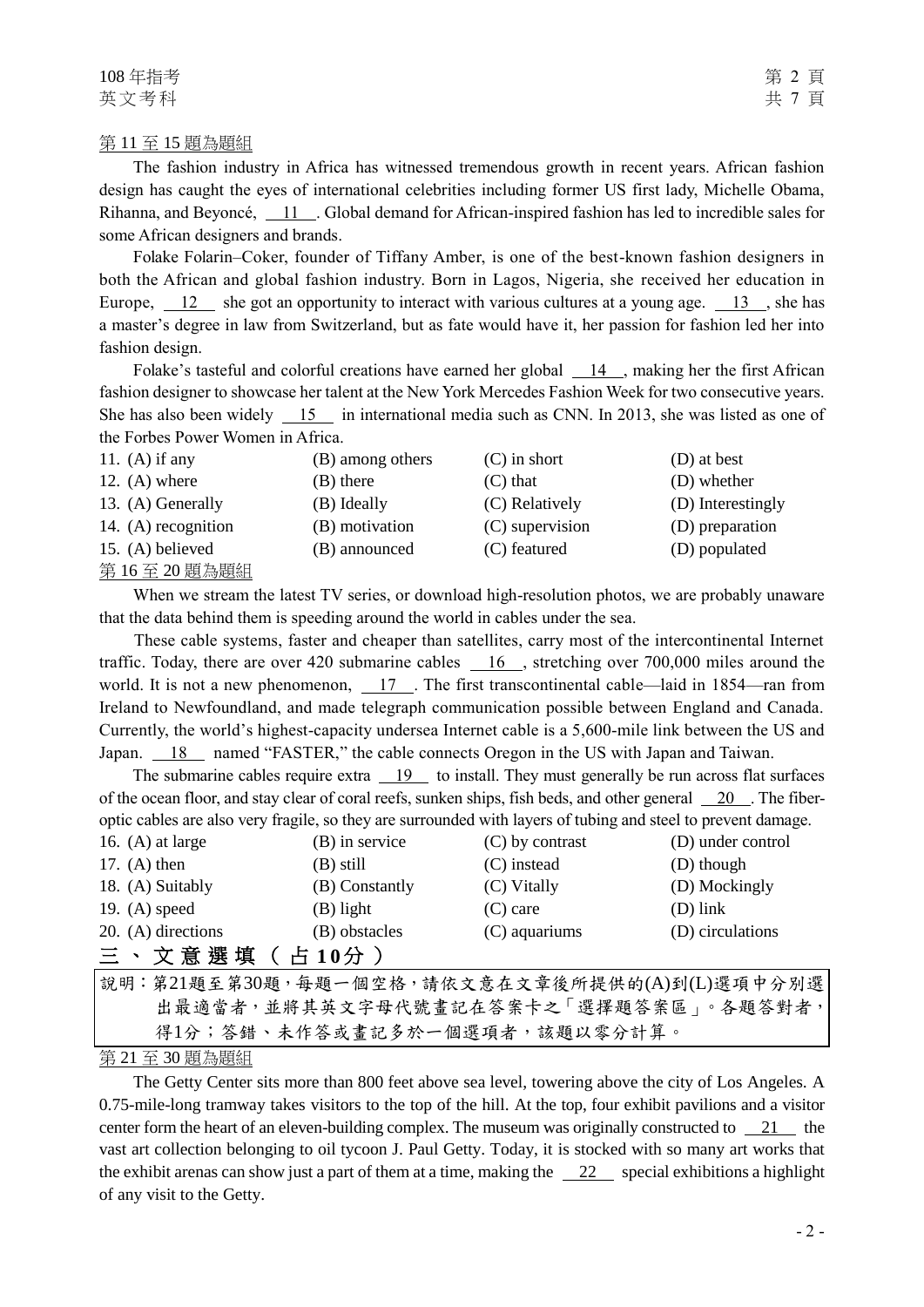The Center's award-winning architect, Richard Meier, did an outstanding job of creating a public space that has  $\frac{23}{10}$  many visitors. Visitors go to the Getty thinking they are visiting a museum with works of art on the inside. What they discover instead is a work of art with a museum inside. The idea is interesting: The outdoor space can be a completely satisfying  $\frac{24}{ }$  experience.

Meier took a few basic 25 : metal, stone and glass. Working with a billion-dollar budget, he combined them to create a work of architecture that can excite visitors as much as the art collection inside does. Around every corner and at every  $\sqrt{26}$ , there is a new view to enchant guests. And then, just when they think they have seen it all, a new fountain or landscape pops up.

The building stone is travertine, 27 from Italy, the same source as for the historic buildings in Rome. A special cutting process exposes the fossils long buried inside the stone, which reveals the delicate treasures 28 under the rough surface. Some of them are set as "feature" stones scattered about the site, waiting to 29 those who find them. The most fantastic one is on the arrival plaza wall, across from the tram station.

In addition to museum tours, the Getty also provides various free on-site tours, including tours of the gardens. These 30 are a must for anyone interested in learning more about Meier's techniques and ideas.

| $(A)$ delight | (B) explorations (C) turn |                                          | (D) surprised |           | (E) imported (F) over-emphasized |
|---------------|---------------------------|------------------------------------------|---------------|-----------|----------------------------------|
| (G) artistic  |                           | (H) hidden (I) foundations (J) materials |               | (K) house | (L) ever-changing                |
|               | 四、篇章結構(占10分)              |                                          |               |           |                                  |

說明:第31題至第35題,每題一個空格。請依文意在文章後所提供的(A)到(F)選項中分別選 出最適當者,填入空格中,使篇章結構清晰有條理,並將其英文字母代號書記在答 案卡之「選擇題答案區」。各題答對者,得2分;答錯、未作答或畫記多於一個選項 者,該題以零分計算。

第 31 至 35 題為題組

Copernicus, founder of modern astronomy, was born in 1473 to a well-to-do merchant family in Torun, Poland. He was sent off to attend university in Italy, studying mathematics and optics, and canon law. Returning from his studies abroad, Copernicus was appointed to an administrative position in the cathedral of Frauenburg. There he spent a sheltered and academic life for the rest of his days.

 31 He made his observations from a tower situated on the protective wall around the cathedral. His observations were made with the "bare eyeball," so to speak, as a hundred years were to pass before the invention of the telescope. In 1530, Copernicus completed his famous work *De Revolutionibus*, which later played a major role in changing the philosophical view of humankind's place in the universe. 32

Copernicus died in 1543 and was never to know what a stir his work would cause. In his book, he asserted that the Earth rotated on its axis once daily and traveled around the Sun once yearly.  $\frac{33}{10}$  People then regarded the Earth as stationary, situated at the center of the universe, with the Sun and all the planets revolving around it. Copernicus' theory challenged the long-held belief that God created the Heavens and the Earth, and could overturn the core values of the Catholic world. 34 Other ministers quickly followed suit, saying of Copernicus, "This fool wants to turn the whole art of astronomy upside down."

Ironically, Copernicus had dedicated his work to Pope Paul III. 35 The Church ultimately banned *De Revolutionibus*, and the book remained on the list of forbidden reading material for nearly three centuries thereafter.

- (A) Meanwhile, Copernicus was a lifelong member of the Catholic Church.
- (B) The book, however, wasn't published until two months before his death.
- (C) If this act was an attempt to seek the Catholic Church's approval, it was of no use.
- (D) This went against the philosophical and religious beliefs held during medieval times.
- (E) Religious leader Martin Luther voiced his opposition to the sun-centered system model.
- (F) In his spare time, Copernicus studied the stars and the planets, applying his math knowledge to the mysteries of the night sky.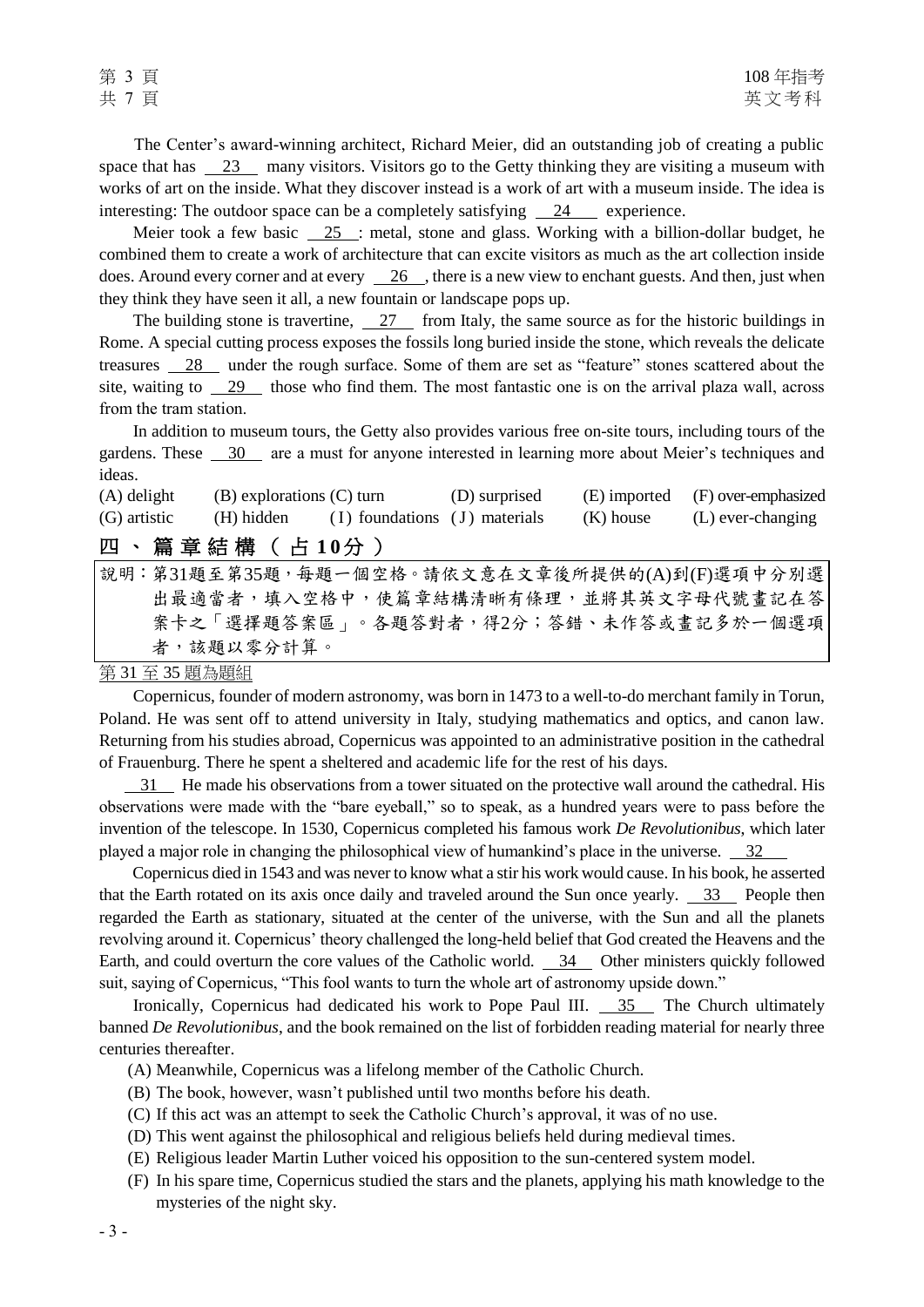# 五、閱讀測驗 ( 占 **3 2**分 )

|  | 說明:第36題至第51題,每題請分別根據各篇文章之文意選出最適當的一個選項,請畫記 |
|--|-------------------------------------------|
|  | 在答案卡之「選擇題答案區」。各題答對者,得2分;答錯、未作答或畫記多於一個     |
|  | 選項者,該題以零分計算。                              |

#### 第 36 至 39 題為題組

*Tempeh* (or *tempe*), a traditional soy product from Indonesia, is hailed as the country's "gift to the world," like *kimchi* from Korea or *miso* from Japan.

A stable, cheap source of protein in Indonesia for centuries, *tempeh* is a fermented food originating from the island of Java. It was discovered during tofu production when discarded soybean residue caught microbial spores from the air and grew certain whitish fungi around it. When this fermented residue was found to be edible and tasty, people began producing it at home for daily consumption across the country. This has given rise to many variations in its flavor and texture throughout different Indonesian regions.

*Tempeh* is high in protein and low in fat, and contains a host of vitamins. In fact, it is the only reported plant-based source of vitamin B12. Apart from being able to help reduce cholesterol, increase bone density, and promote muscle recovery, *tempeh* has a lot of polyphenols that protect skin cells and slow down the aging process. Best of all, with the same protein quality as meat and the ability to take on many flavors and textures, *tempeh* is a great meat substitute—something the vegetarian and vegan communities have been quick in adopting.

In addition to its highly nutritional makeup, *tempeh* has diverse preparation possibilities. It can be served as a main course (usually in curries) or a side dish to be eaten with rice, as a deep-fried snack, or even blended into smoothies and healthy juices. Though not yet a popular food among international diners, you may find *tempeh*-substituted BLTs (bacon, lettuce, tomato sandwiches) in San Francisco as easily as you can find vegetarian burgers with *tempeh* patties in Bali.

For the people of Indonesia, *tempeh* is not just food but also has cultural value. With the Indonesian traditional fabric *batik* being recognized by UNESCO as "Intangible Cultural Heritage of Humanity," *tempeh* has great potential for this honor as well.

36. What is the passage mainly about?

- 
- 
- (A) The preparation of a health food. (B) A traditional delicacy from Java.
- (C) A gourmet guide for vegetarians. (D) The cultural heritage of Indonesia.

37. According to the passage, which of the following is true about *tempeh*?

- (A) It is mainly served as a side dish. (B) It is discarded when fungi grow around it.
- (C) It is formed from fermented soybeans. (D) It has the same nutritional benefits as *kimchi*.
- 38. What aspects of *tempeh* are discussed in paragraphs 2 to 4?
	- (A) Origin  $\rightarrow$  nutrition  $\rightarrow$  cuisine. (B) Origin  $\rightarrow$  cuisine  $\rightarrow$  marketing.
	-
- 
- (C) Cuisine  $\rightarrow$  nutrition  $\rightarrow$  marketing. (D) Distribution  $\rightarrow$  cuisine  $\rightarrow$  nutrition.
- 39. Which of the following can be inferred from this passage?
	- (A) Senior citizens will eat *tempeh* as vitamin supplement.
		- (B) *Tempeh* will soon be more popular than *kimchi* or *miso*.
		- (C) The nutrition of *tempeh* will be reduced with mass production.
	- (D) *Tempeh* is likely to be recognized as an international cultural symbol.
- 第 40 至 43 題為題組

When Dr. David Spiegel emerged from a three-hour shoulder surgery in 1972, he didn't use any pain medication to recover. Instead, he hypnotized himself. It worked—to the surprise of everyone but Spiegel himself, who has studied hypnosis for 45 years.

Hypnosis is often misunderstood as a sleep-like state in which a person is put to sleep and does whatever he is asked to do. But according to Dr. Spiegel, it is a state of highly focused attention and intense concentration. Being hypnotized, you tune out most of the stimuli around you. You focus intently on the subject at hand, to the near exclusion of any other thought. This trance-like state can be an effective tool to control pain, ease anxiety, and deal with stress.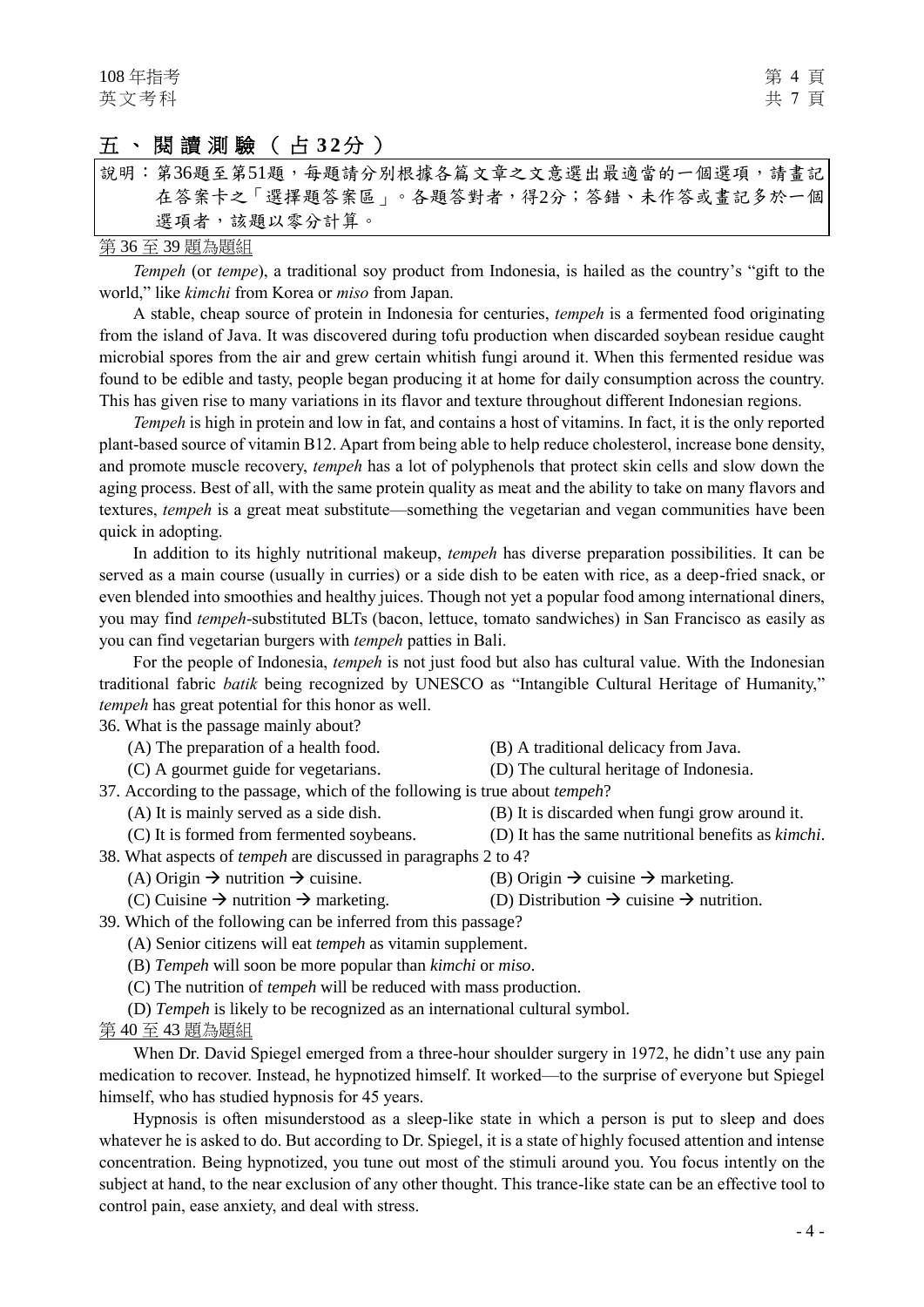Not all people, however, are equally hypnotizable. In a recent study, Dr. Spiegel and his colleagues found that people who are easily hypnotized tend to be more trusting of others, more intuitive, and more likely to get caught up in a good movie. The research team compared people who were highly hypnotizable with those low in hypnotizability. Both groups were given fMRI scans during several different conditions: at rest, while recalling a memory, and during two sessions of hypnotism. The researchers saw some interesting changes in the brain during hypnosis—but only in the highly hypnotizable group. Specifically, there was a drop in activity in the part of the brain which usually fires up when there is something to worry about.

This helps explain how hypnosis can have powerful effects, including reducing stress, anxiety, pain, and self-consciousness. Spiegel hopes that the practice can be used to replace painkillers. His own previous research has shown that when people in pain were taught self-hypnosis, they needed half the pain medication and suffered half the pain of those who were only given access to painkillers. However, more needs to be learned about hypnosis in order to harness its potential effects.

40. How does the author begin the passage?

- 
- (A) By giving a definition. (B) By mentioning an incident.
- (C) By providing statistics. (D) By comparing people's responses.

41. According to the passage, what is the goal of Dr. Spiegel's work?

(A) To explain the real cause of pain.

(B) To help people concentrate on their job.

- (C) To explore how hypnosis can be used as a medical treatment.
- (D) To strengthen the brain's functions to reduce psychological problems.
- 42. According to Dr. Spiegel, which of the following is true when people are hypnotized? (A) They recall only happy memories. (B) Their mind is fixed only on what they are doing.
	- (C) They do whatever they are told to do. (D) They have greater awareness of things around them.

43. What can be inferred about highly hypnotizable people?

- (A) They tend to be isolated from the society.
- (B) They are more likely to fall asleep during the day.
- (C) They may easily identify themselves with characters in fictions.
- (D) They are more trustworthy than people who are less hypnotizable.

#### 第 44 至 47 題為題組

In many languages, such as English, there is no straightforward way to talk about smell. For **want** of dedicated odor terminology, English speakers are often forced to use odor-sources such as "flowery" and "vanilla" and metaphors like "sweet" and "oriental" in their descriptions of smell.

But the difficulty with talking about smell is not universal. The Maniq, a group of hunter-gatherers in southern Thailand, can describe smells using at least fifteen different terms, which express only smells and are not applicable across other sensory domains. In addition to Maniq, researchers found that there are also a dozen words for various smells in Jahai, a language spoken by a neighboring hunter-gatherer population.

Interestingly, the difficulty for English speakers to translate smell directly into words seems to have very little to do with the nose's actual capabilities. According to findings of a recent study, English speakers are capable of discriminating more than a trillion different odors. Then, why is there a gap between their ability to discriminate scent and their vocabulary? The researchers suggest that surroundings may play a significant role.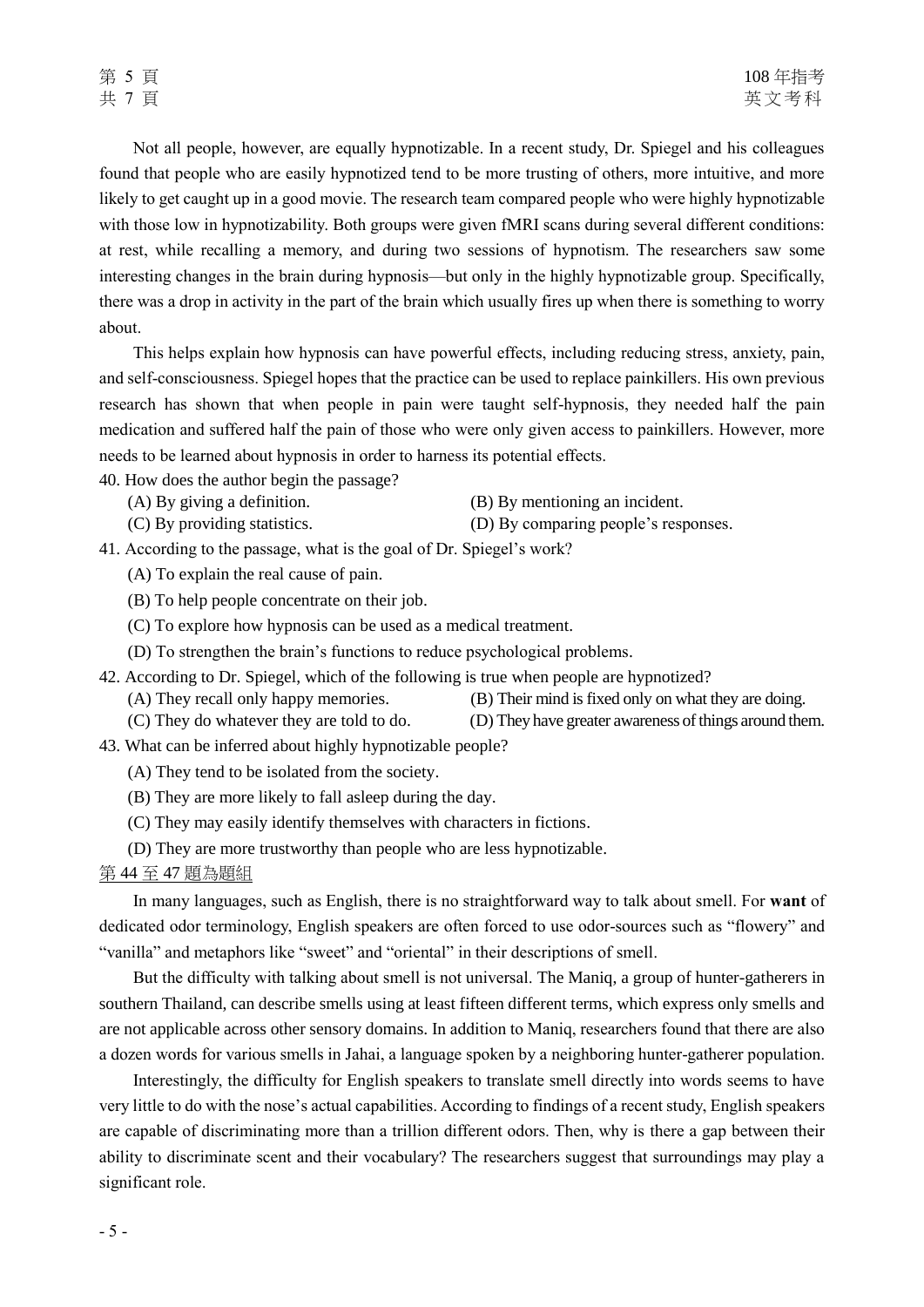Maniq and Jahai speakers live in tropical rainforest regions with a hunting-gathering lifestyle, and these two ethnic groups evaluate their surroundings through their noses to survive in nature. In an environment that is still largely untouched by humans, they are surrounded by smells at all times. They need to use their sense of smell to identify animals that they can hunt, and to recognize objects or events, such as spoiled food, that can pose a danger. Unlike the Maniq and the Jahai, many English speakers inhabit the post-industrial west and do not rely on smells to survive in their environment. This difference may explain the interesting linguistic phenomenon discussed above.

44. What is the purpose of this passage?

- (A) To evaluate the languages used by different ethnic groups.
- (B) To prove how civilization slows down language development.
- (C) To describe how terms of smell are found in different languages.
- (D) To point out the link between language use and the environment.
- 45. What does the word "**want**" in the first paragraph most likely mean? (A) Lack. (B) Growth. (C) Loss. (D) Search.
- 46. Which of the following is true about the Maniq?
	- (A) They live in a different climate zone from the Jahai.
	- (B) Their ability to smell is stronger than that of the Jahai.
	- (C) They use smell terms to describe how food looks and tastes.
	- (D) Their living environment is similar to that in earlier human history.
- 47. Why is it difficult for English speakers to describe smells directly?
	- (A) They cannot distinguish the smells around them.
	- (B) The sense of smell is not critical for their survival.
	- (C) They consider it uncivilized to talk about smells directly.
	- (D) There are not many sources of odor in their surroundings.

#### 第 48 至 51 題為題組

The okapi is a mammal living above the equator in one of the most biodiverse areas in central Africa. The animal was unknown to the western world until the beginning of the  $20<sup>th</sup>$  century, and is often described as half-zebra, half-giraffe, as if it were a mixed-breed creature from a Greek legend. Yet its image is prevalent in the Democratic Republic of Congo—the only country in the world where it is found living in the wild. The okapi is to Congo what the giant panda is to China or the kangaroo to Australia.

Although the okapi has striped markings resembling those of zebras', it is most closely related to the giraffe. It has a long neck, and large, flexible ears. The face and throat are greyish white. The coat is a chocolate to reddish brown, much in contrast with the white horizontal stripes and rings on the legs and white ankles. Overall, the okapi can be easily distinguished from its nearest relative. It is much smaller (about the size of a horse), and shares more external similarities with the deer than with the giraffe. While both sexes possess horns in the giraffe, only males bear horns in the okapi.

The West got its first **whiff** of the okapi in 1890 when Welsh journalist Henry Morton Stanley had puzzled over a strange "African donkey" in his book. Other Europeans in Africa had also heard of an animal that they came to call the "African unicorn." Explorers may have seen the fleeting view of the striped backside as the animal fled through the bushes, leading to speculation that the okapi was some sort of rainforest zebra. Some even believed that the okapi was a new species of zebra. It was only later, when okapi skeleton was analyzed, that naturalists realized they had a giraffe on their hands.

In 1987, the Okapi Wildlife Reserve was established in eastern Congo to protect this rare mammal. But decades of political turbulence has seen much of the Congo's natural resources spin out of the government's control, and okapi numbers have fallen by 50 percent since 1995. Today, only 10,000 remain.